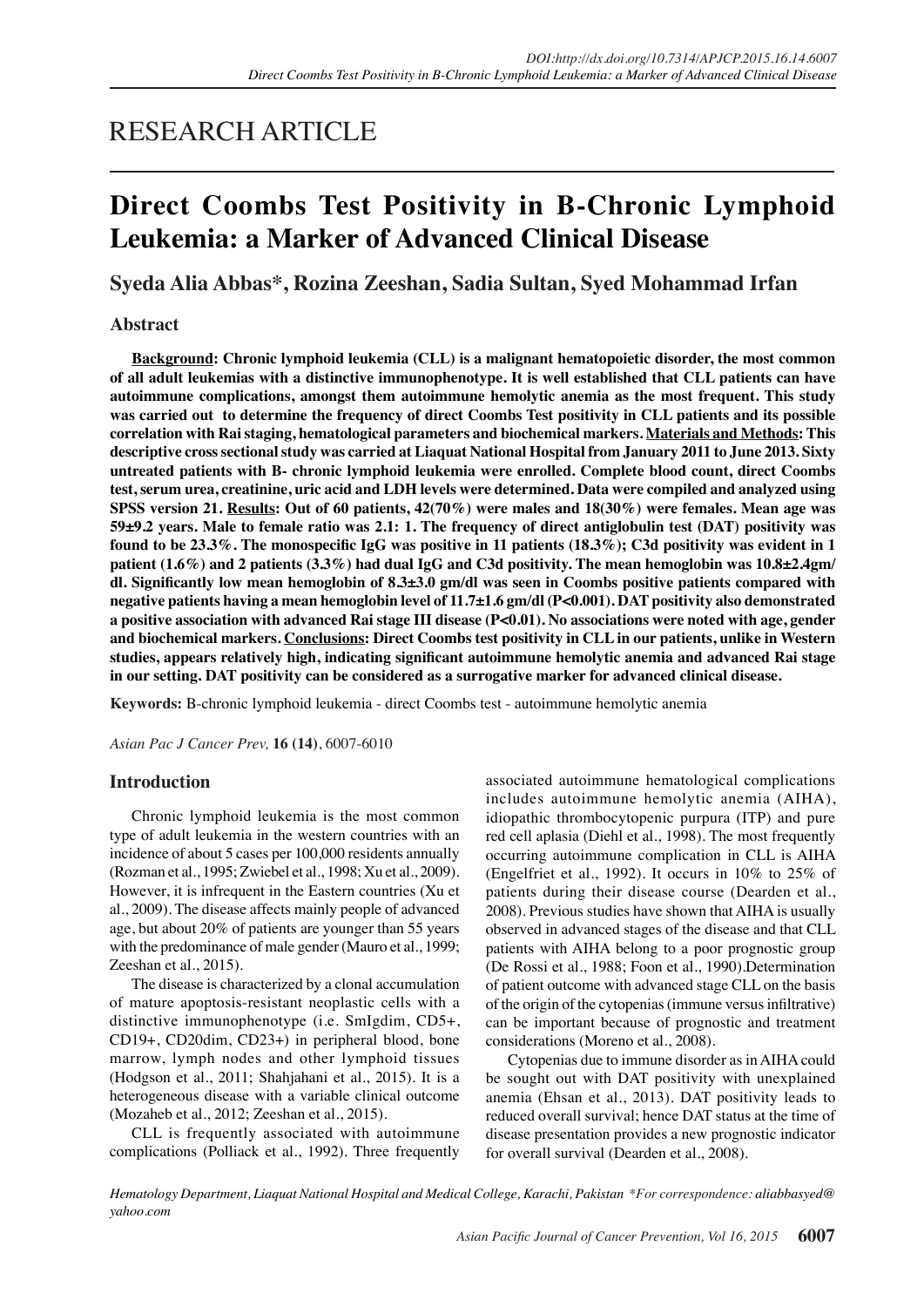#### *Syeda Alia Abbas et al*

The aims of this study were two-fold; primarily to determine the prevalence of DAT positivity in newly diagnosed patients with CLL and secondarily to correlate DAT positivity with Rai staging, hematological parameters and biochemical markers. These outcomes are helpful for risk stratification, family counseling and to predict the overall survival as well as modifications in treatment strategies for better outcome.

### **Materials and Methods**

This is a cross sectional prospective study conducted from January 2011 till June 2013. 60 patients with chronic lymphoid leukemia were enrolled in the study. Sociodemographic data including age and gender were recorded. All patients underwent detailed history, general physical and systemic examination. Organomegaly was confirmed with abdominal ultrasound and computed tomography where indicated. Diagnosis of CLL was established by immunophenotyping either by immunohistochemistry or by flow cytometry technique.

Venous blood samples were taken for complete blood count, direct anti-globulin test, serum lactate dehydrogenase, serum urea, serum creatinine and uric acid. Hematological parameters were determined by Cell Dyne Ruby (Abott, Diagnostic). Biochemical markers were detected by Hitachi 912 (Japan) by photometric assay, while Direct coombs test was performed by column agglutination Gel technique (Diamed). The diagnosis of autoimmune hemolytic anemia (AIHA) was based on the presence of unexplained anemia and a positive DAT for IgG, C3d or both prior to treatment or any blood product transfusion.

Statistical analysis: Statistical analysis was carried out using SPSS version 21. Qualitative data were presented in terms of frequencies and percentages. Mean and standard deviation were reported for quantitative variables. Independent sample t-test and chi-square test of independence were used to identify significant differences and associations between DAT and study variables.

#### **Results**

Sixty patients diagnosed with B-CLL were included in this study.  $42(70%)$  were males and  $18(30%)$  were females. Male to female ratio were 2.1: 1. Mean age of our patients was 59±9.2 years.

The direct anti-globulin test (polyspecific) positivity was found in 14 patients (23.3%). The mono-specific IgG was positive in 11 patients (18.3%), C3d in 1 patient (1.6%) and 2 patients (3.3%) had both IgG and C3d positive. Mean hemoglobin was 10.8±2.4gm/dl, while other hematological and biochemical markers are shown in table-1.

Mean age of DAT negative and positive patients are statistically not significant (P>0.05). Low mean hemoglobin of 8.3±3.0 gm/dl was seen in DAT positive patients compared with DAT negative patients having mean hemoglobin level of  $11.7\pm1.6$  gm/dl (P=0.001). However, DAT revealed positive association with advanced clinical RAI staging as positive DAT cases were



**Figure 1. Prevalence of DAT (+) in Rai Staging**

**Table 1. Descriptive Statistics**

| Parameters                   | Mean(SD)     |                   |  |
|------------------------------|--------------|-------------------|--|
| Age                          |              | 59.0(9.2)         |  |
| Hemoglobin                   |              | 10.8(2.4)         |  |
| <b>Total Leucocyte Count</b> |              |                   |  |
| <b>Platelet Count</b>        | 197.8(103.2) |                   |  |
| Absolute Lymphocyte Count    | 91.88(69.43) |                   |  |
| Serum urea                   | 46.2(10.4)   |                   |  |
| Serum creatinine             | 1.29(0.56)   |                   |  |
| Serum Lactate dehydrogenase  | 512(232.61)  |                   |  |
| Serum Uric Acid              | 5.59(2.47)   |                   |  |
|                              |              | Frequency $(\% )$ |  |
| Gender                       | Male         | 42(70%)           |  |
|                              | Female       | 18(30%)           |  |
| DAT                          | Positive     | 14(23.3%)         |  |
| (Polyspecific)               | Negative     | 46(76.7%)         |  |
| <b>DAT</b>                   | IgG          | $11(18.3\%)$      |  |
| (Monospecific)               | C3d          | $1(1.6\%)$        |  |
|                              | IgG & C3d    | $2(3.3\%)$        |  |
| Rai-Staging                  | Stage 0      | $7(11.6\%)$       |  |
|                              | Stage 1      | 8(13.3%           |  |
|                              | Stage 2      | 16(26.7%)         |  |
|                              | Stage 3      | 16(26.7%)         |  |
|                              | Stage 4      | 13(21.7%)         |  |

**Table 2. Comparative Analysis of DAT Positive and Negative Patients**

| Parameters                   | <b>DAT</b>   | DAT                       | P-value  |
|------------------------------|--------------|---------------------------|----------|
|                              | Negative     | Positive                  |          |
| Age                          | 58.1(9.9)    | 61.1(6.4)                 | 0.3      |
| Hemoglobin                   | 11.7(1.6)    | 8.3(3.0)                  | $0.001*$ |
| <b>Total Leucocyte Count</b> | 94.3(94.5)   | 82.7(62.5)                | 0.6      |
| <b>Platelet Count</b>        |              | 195.4(102.1) 205.6(110.5) | 0.7      |
| Stage <sub>0</sub>           | $7(15.2\%)$  | $0(0\%)$                  | $0005*$  |
| Stage I                      | $8(17.3\%)$  | $1(7.1\%)$                |          |
| Stage II                     | $13(28.2\%)$ | $1(7.1\%)$                |          |
| Stage III                    | $5(10.9\%)$  | $10(71.4\%)$              |          |
| Stage IV                     | 13(28.2%)    | $2(14.3\%)$               |          |

more prevalent in Stage III disease which comprises of 10 patients (P=0.005). No associations were established with gender and biochemical markers.

#### **Discussion**

Autoimmune phenomena are a well known complication of lymphoproliferative neoplasm particularly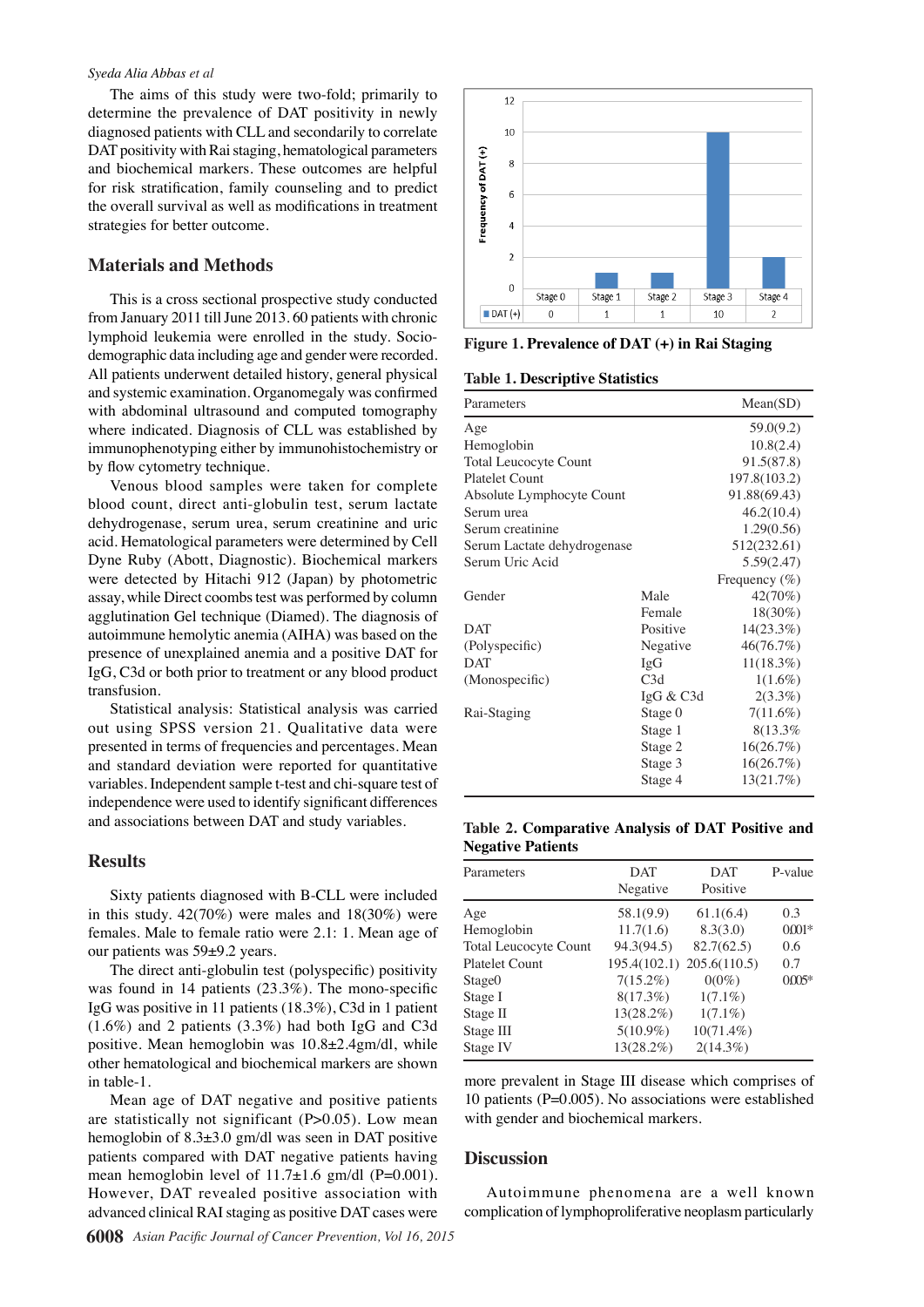### *DOI:http://dx.doi.org/10.7314/APJCP.2015.16.14.6007 Direct Coombs Test Positivity in B-Chronic Lymphoid Leukemia: a Marker of Advanced Clinical Disease*

of chronic lymphoid leukemia. Of all, AIHA is the most frequent autoimmune disorder depicted in CLL and on the contrary, CLL is the hematological malignancy in whom AIHA occurs most frequent. However, the exact mechanisms of autoimmune disturbance in CLL are still unclear.

Patients with anemia due to immune mechanisms have a better outcome than those in whom this features are due to bone marrow infiltration by the disease. This highlights the importance of determining the origin of the cytopenia in CLL patients for both prognostic and therapeutic reasons (Clive et al., 2010; Moreno et al., 2010).

Literature review illustrated that between 3% to as high as 37% of patients with CLL develop AIHA during the course of illness (Moreno et al., 2010).

It is already proven that development of AIHA has an important affiliation with positive DAT (Dearden et al., 2008). On the other hand it is also established in various studies that later or sooner most of the DAT positive CLL patients developed AIHA, particularly towards disease advancement.

We have described a series of 60 CLL cases followed at our institution including their clinical, hematological and biochemical profiles. Limited studies are available from Asian countries. Previously, a single study conducted in northern part of Pakistan has reported 19.4% of CLL patients showing DAT positivity and its association with significant anemia (Ehsan et al., 2013). This finding is comparable to that of our study. When compared with our neighbor India, one study reported low prevalence of DAT positivity accountable in only 3.1% of CLL patients having immune mediated hemolysis (Agrawal et al., 2007).

Various studies conducted in United State, Israel, Spain, England and Rome have reported a frequency of positive DAT in 4.5%, 7%, 4.3%, 7.7% and 3.7% of CLL patients respectively (Kyasa et al., 2003; Lischner et al., l988; Moreno et al., 2010; Hamblin et al., 1986; Mauro et al., 2000). However the prevalence of DAT positivity in our patients appears to be higher than these studies conducted in western world. This difference may be accredited to the aggressive advanced disease course along with concomitant factor of delay in seeking medical attention. This might also be due to more immune disturbance in our setting.

A multicenter Gimema study showed that 6.5% of the total patients with CLL had developed autoimmune cytopenias in which 66% of patients had developed AIHA (Barcellini et al., 2006). 89% of these were having isolated IgG positivity while remaining 11% were C3d positive (Barcellini et al., 2006). Similarly our DAT positive patients are predominantly of IgG type which is seen in 11 out of 14 patients (78.6%).

The National Cancer Institute Sponsored Working Group Guidelines for CLL included AIHA among CLL as signs of active disease (Hallek et al., 2008). Auto immune hemolytic anemia is frequently associated with advance stage of CLL. It has been used as a surrogate marker and has a significant effect on overall survival. (Mauro et al., 2000; Dearden et al., 2008).

The relationship between AIHA and advanced clinical stage has been a consistent finding across different studies.

It was reported that AIHA occurring in 11% of advanced stage CLL patients (Diehl et al., 1998). Another study conducted in England detected that DAT positivity is less prevalent in stage A disease accountable in 2.9% of patients compared to 13.3% in advanced stage disease (Hamblin et al., 1986). Dearden et al concluded that DATpositivity at the time of diagnosis was associated with more advanced stage of disease (Dearden et al, 2008). The findings of present study are parallel to previous studies; as out of 14 patients (23.3%) with DAT positivity, 10 patients (16.6%) were in advanced Rai stage III disease.

The development of AIHA were associated with a poor overall survival, it was proved that DAT could be a sovereign prognostic marker or at least surrogate marker when associated with other poor prognostic markers such as increase in immunoglobulin heavy chain mutation status (Dearden et al., 2008). Later on supported by another study that a high level of β2-microglobulin and unmutated IgHV are often related to DAT positivity (Ricci et al., 2013). Thus, a laboratory test for DAT could be an important adjunct in the patients overall management.

The results of present study, conducted in southern part of country shows a significant difference in prevalence of DAT positivity when compared with international data; however it is comparable to locally published work. Thus the geographical variations, genetic makeup and natural history of the disease in both parts of the region could be the contributory factors of high prevalence in our part.

The limitations of the study need to be mentioned; one is small sample size in our study. A large sample would be a better indicator of DAT prevalence in our population and secondly is the lack of follow up details to have association with clinical outcome in these patients. Despite the limitations mentioned above, strength of this study is the fact that this is first local study which provides essential local informative data for prognostic and therapeutic stratification in our setup.

In conclusion, Unlike the western studies, DAT positivity appears relatively high; indicating predominance of immune disturbances in our setting. Significant association of positive DAT was found with higher degree of AIHA and advanced Rai stage. DAT positivity can be considered as a surrogative marker for advanced clinical disease in these patients. Further prospective studies on large sample size should be accompanied to interogate association of this emerging marker with other prognostic markers.

## **Acknowledgements**

The authors are grateful to the patients who have participated in this study. We thank Mr Abrar Hussain of the Hematology Division of Liaquat National Hospital for his excellent support.

## **References**

Agrawal N, Naithani R, Mahapatra M, et al (2007).Chronic lymphocytic leukemia in India-a clinico-hematological profile. *Hematology*, **12**, 229-33.

Barcellini W, Capalbo S, Agostinelli RM, et al (2006).